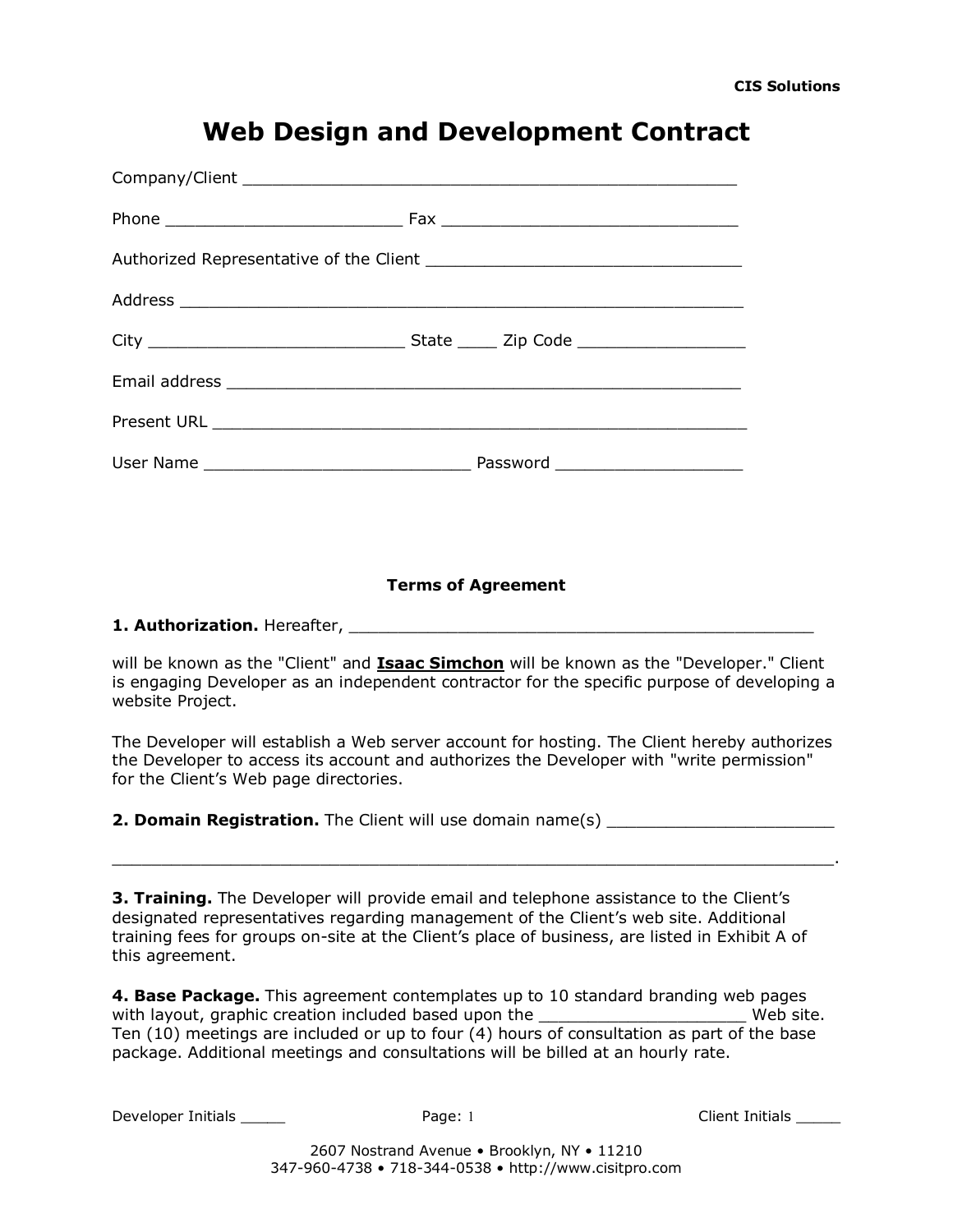**5. E-commerce.** E-commerce includes a product list with pictures and description, product selection and insertion into a shopping cart, customer registration and account creation, automatic merchant transactions, optional pass-through to Google Checkout or PayPal, and report generation. The Client may select third party e-commerce software. Any desired ecommerce features are listed in Exhibit A.

**6. Text.** The Client should supply final text unless otherwise specified in Exhibit A. 500 words per page approximate standard if not supplied via digital media. Web pages of more than 2,000 words of text will be subject to additional fees for increased formatting time. Failure to supply the Developer complete text and graphics content for all contracted web pages within six weeks of this contract signing date, the entire amount of the contract becomes due and payable. If the client has not submitted complete text and graphics content within two months after contract signing, an additional continuation fee of 10% of the total contract price will also be assessed each month until the website has been completed per contract specifications.

**7. Links.** This agreement includes an average of 10 external or relative links per page unless otherwise specified in Exhibit A.

**8. Cross Browser Compatibility.** The developer agrees to create a Web site viewable by the most recent versions of Firefox, Chrome, and Microsoft Internet Explorer. Although presentation may not identical among browsers, critical elements of each page will be displayed. Client acknowledges that some advanced techniques (e.g., HTML5 and video) may require a more recent browser version, different brand, or additional browser plug-in. Client is also aware that as new browser versions are developed, the new browser versions may not be backward compatible. In the absence of a Maintenance Agreement time spent to redesign a site for compatibility due to the introduction of a new browser version will be separately negotiated and in addition to the base price of our agreement.

**9. Graphic Creation.** Developer will create, capture or receive from the Client all the graphic elements necessary to complete the Client's web site. This includes creating ancillary images, animated graphics and banner advertisements. This also includes photography or scanning services as listed below. However, creation of banner advertisements are listed separately in Exhibit A of this agreement.

**10. Photography.** For Client's residing in the NYC area, the Developer will at the request of the Client, visit the Client's place of business and capture up to 25 images for inclusion on the Client's web site. Photographic retouching of these images is included in this agreement. If more than 10 images need to be photographed the charge for each will be \$10 after the 25-image allowance has been reached.

**11. Scanning.** Up to 20 scanned images are included in the base contract price. If more than 20 images need to be scanned, the charge for each will be \$10 after the 20-image allowance has been reached.

**17. HTML5 Canvas.** All of our projects are designed in HTML5 canvas at no additional cost.

**18. Audio/Video.** Audio & Video are included in this contract at no additional cost.

Developer Initials \_\_\_\_\_ Page: 2 Client Initials \_\_\_\_\_

2607 Nostrand Avenue • Brooklyn, NY • 11210 347-960-4738 • 718-344-0538 • http://www.cisitpro.com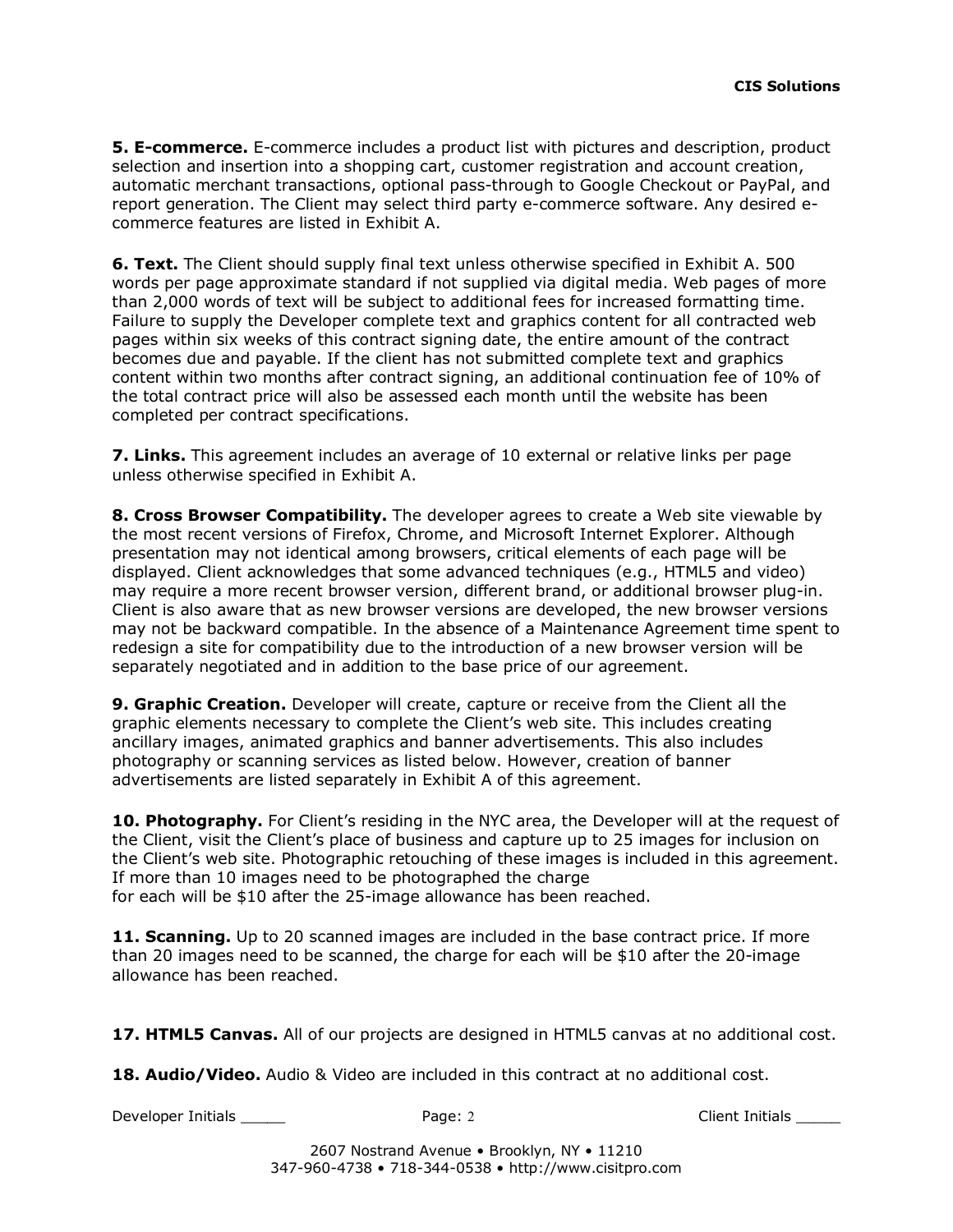19. Secure Certificate. If the Client selects an e-commerce enabled site, the Client is encouraged to obtain a secure certificate for on-line transactions. The Client understands that if they do not obtain their own secure certificate, design capabilities on the shopping cart itself may be limited.

20. Merchant Account. If the Client's Web site requires the ability to accept credit cards, the Client will need a Merchant Account. The Client understands that any charges necessary to secure the Merchant Account are not covered by this agreement.

**21. CyberCash / Authorize.net.** If the Client has a high volume or high sales web site, real-time credit card processing will be desired as an addition to the same of contact of the state of the sta technology. In this instance, the Developer will assist the Client in obtaining this service. Any charges related to this service are payable to or the contract of the contract of the contract of the contract of the contract of the contract of the contract of the contract of the contract of the contract of the contract of the contract of the contract of the contrac Client as an addition to the base price of this agreement.

**22. Cold Fusion, ASP.** Sites requiring database design may require Microsoft ASP or Macromedia Cold Fusion technology. Any charges applicable to ASP or Cold Fusion are in addition to the base price of our agreement and will be listed in Exhibit A.

**23. Databases.** This agreement does not include a provision for the creation of a database unless specifically listed in Exhibit A.

**24. Payment Terms / Work Flow.** A minimum deposit of one third (33%) of the total amount is required to commence work. Once the first deposit is received by the Developer, basic site design concepts will be put on-line for the Client's viewing and approval. Alternatively, Developer may show Client the designs in person. Communication between the Developer and the Client is crucial during this phase to ensure that the ultimate publication will match the Client's taste and needs. Upon completion of this stage, the Client will be asked to confirm acceptance for the basic site design via email or by signing a printed copy of the design. Once this acceptance is received from the Client, the work necessary to complete the project will begin, and the second third of the total amount will be paid. Clients should continue, however, to continually view updates to the site and express their preferences or dislikes to the Developer. Upon completion of the web site, an email or letter and invoice will be sent to the Client advising the Client that the work has been completed. Final payment of the remaining 33% balance plus any additional charges incurred will due within fifteen (15) business days after delivery of completion email or letter and invoice. If the fifteen (15) day minimum is not met an additional charge of 10% is due. If payment is not made within thirty (30) days of notification, simple interest will accrue on the balance owed at a rate of 18% from the date the 10% penalty was levied. Developer reserves the right to remove all Web content from the Internet if payment is not made within thirty (30) days after delivery of our completion notification. Most frequently, problems with timely payment are the result of poor communication. If a payment delay is anticipated, please contact the Developer to discuss potential problems in advance. If problems are anticipated we may be able to accommodate an alternate arrangement.

**25. Maintenance Agreements.** Maintenance Agreements are negotiated on a individual basis, as each client has differing needs. Developer offers a maintenance agreement in which the customer pays on an "as needed" hourly basis.

Developer Initials \_\_\_\_\_\_\_ Page: 3 Client Initials \_\_\_\_\_\_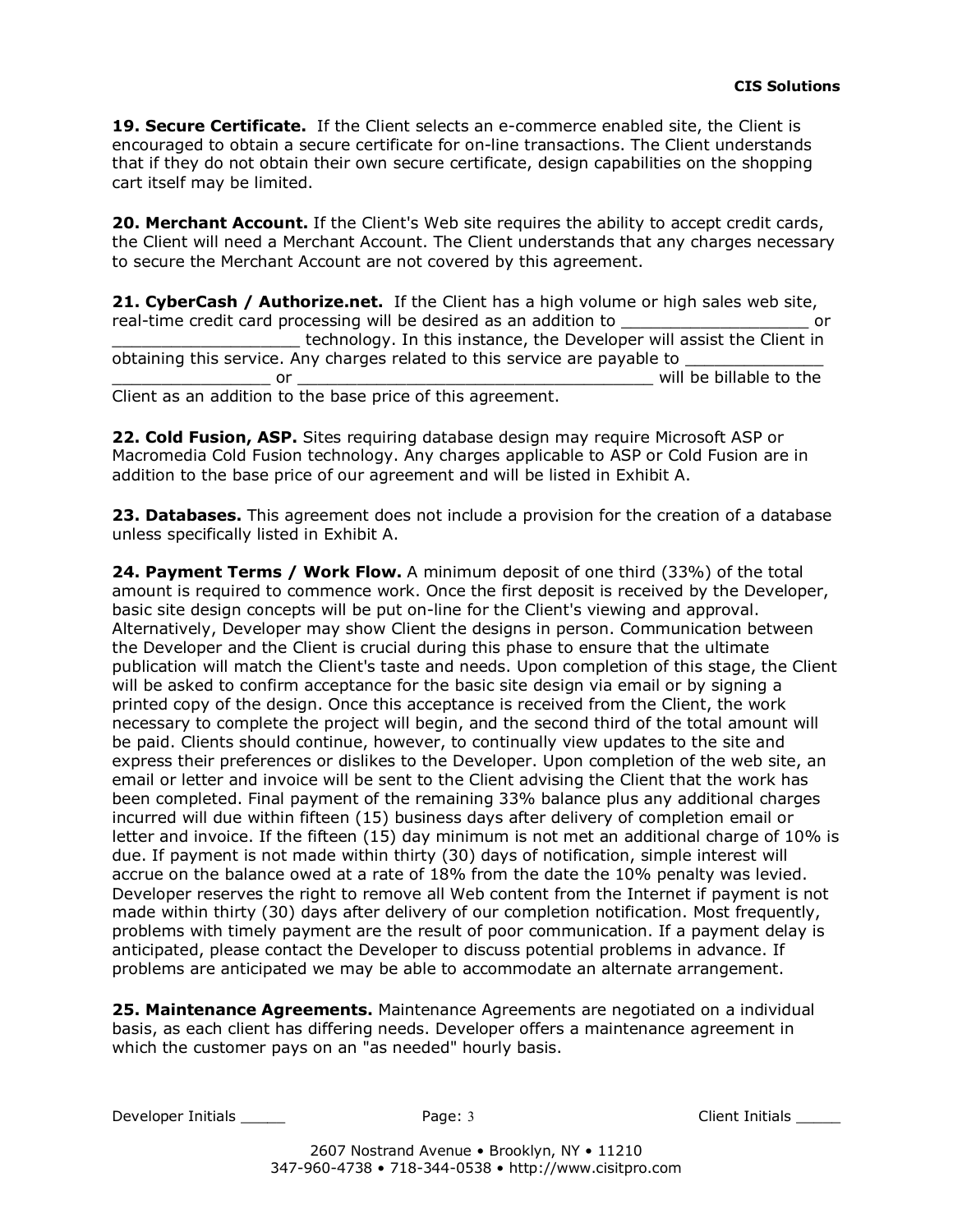**26. Third Party or Client Page Modification.** Clients may elect to independently edit or update their web pages after completion. Developer will update the web site at an hourly rate of \$ There is a one-hour minimum. In this regard, Clients are encouraged to obtain a Maintenance Agreement.

**27. Web Site Backup.** The Developer will backup the Client's web site onto portable storage at the Client's request upon completion of the site. Additional copies are available for \$\_\_\_\_\_\_\_\_\_\_\_\_ each.

**28. Search Engine Registration.** The Developer will optimize the Client's web site with appropriate titles, keywords, descriptions and text and can thereafter submit the Client's web site to some of the major search engines and directories.

**29. Additional Expenses.** Client agrees to reimburse the Developer for Client-requested expenses. Examples include:

- Special font request
- Unique photography request
- Client-specific software request

**30. Copyrights and Trademarks.** Client represents to the Developer and unconditionally guarantees that any elements of text, graphics, photos, designs, trademarks, or other artwork furnished to the Developer for inclusion in the Client's web site are owned by the Client, or that the Client has permission from the rightful owner to use each of these elements, and will hold harmless, protect, and defend (indemnify) the Developer and its subcontractors from any claim or suit arising from the use of such elements furnished by the Client.

**31. Limited Liability.** Client agrees that any material submitted for publication will not contain anything leading to an abusive or unethical use of the Web Hosting Service, the Host Server or the Developer. Abusive and unethical materials and uses include, but are not limited to, pornography, obscenity, nudity, violations of privacy, computer viruses, harassment, any illegal activity, advocacy of an illegal activity, and copyright / patent / trademark infringement. Client hereby agrees to indemnify and hold harmless the Developer from any claim resulting from the Client's publication of material or use of those materials.

It is also understood that the Developer will not publish information, which may be used by another party to harm another. The Developer will also not develop a pornography or otherwise unethical web site for the Client. The Developer reserves the right to determine what is and is not unethical content.

**32. Indemnification.** Client agrees that it shall defend, indemnify, save and hold the Developer harmless from any and all demands, liabilities, losses, costs and claims, including reasonable attorney's fees associated with the Developer's development of the Client's web site. This includes Liabilities asserted against the Developer, its subcontractors, its agents, its clients, servants, officers and employees, that may arise or result from any service provided or performed or agreed to be performed or any product sold by the Client, its agents, employees or assigns.

Developer Initials \_\_\_\_\_ Page: 4 Client Initials \_\_\_\_\_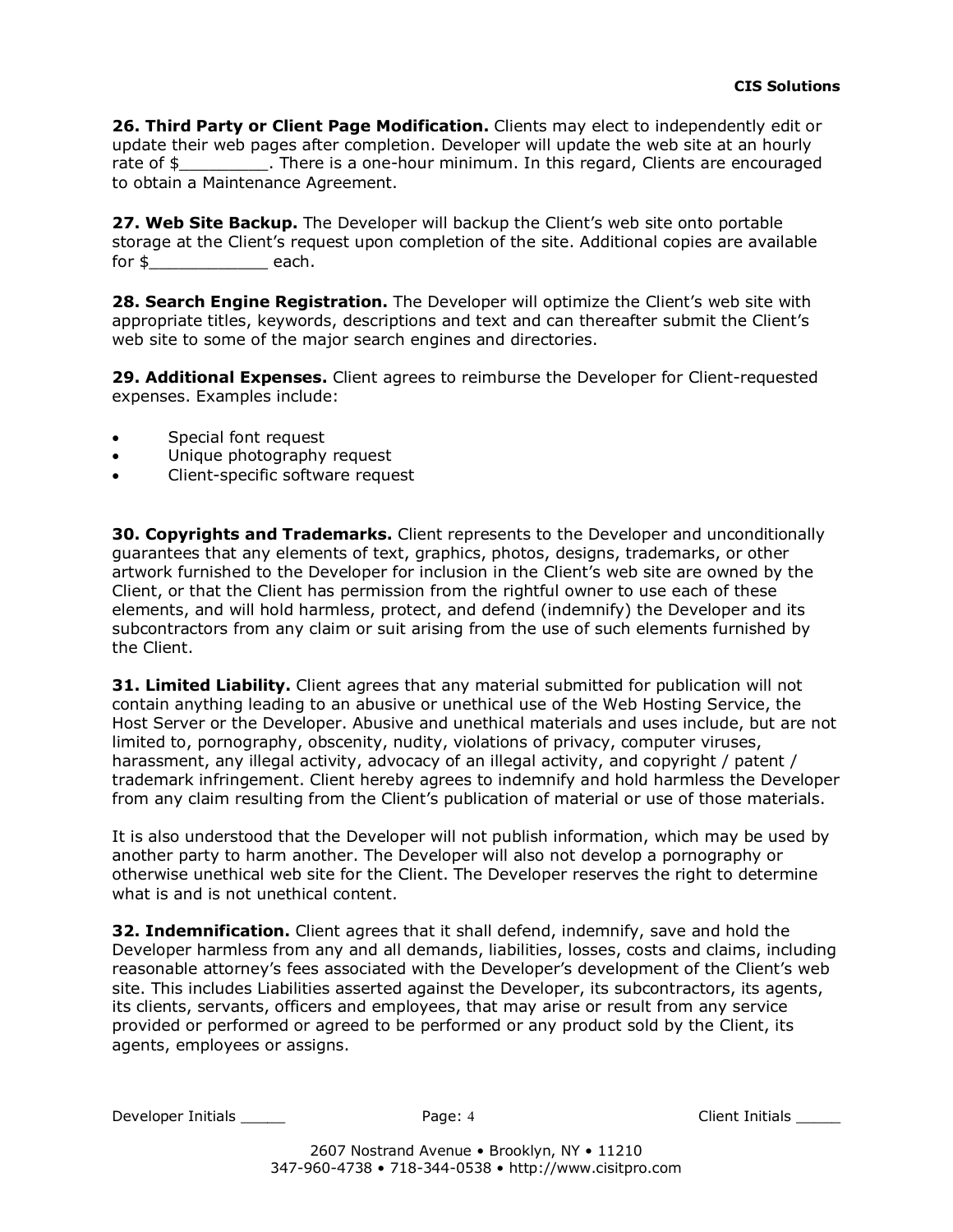Client also agrees to defend, indemnify and hold harmless the Developer against Liabilities arising out of any injury to person or property caused by any products or services sold or otherwise distributed over the Client's web site. This includes infringing upon on the proprietary rights of a third party, copyright infringement, and delivering any defective product or misinformation which is detrimental to another person, organization, or business.

**33. Ownership.** Copyright of the finished assembled work of web pages produced by the Developer and graphics shall be vested with the Client upon final payment for the Project. This ownership includes design, photos, graphics, source code, work-up files, text, and any program(s) specifically designed or purchased on behalf of the Client for completion of this Project.

**34. Design Credit.** Client agrees that the Developer may put a byline on the bottom of their index.html or main.html Web page for establishing design and development credit. Client also agrees that the Web Site created for the Client may be included in the Developer's portfolio.

**35. Nondisclosure.** The Developer, its employees and subcontractors agree that, except as directed by the Client, it will not at any time during or after the term of this Agreement disclose any confidential information. Likewise, the Client agrees that it will not convey any confidential information obtained about the Developer to another party.

**36. Completion Date.** We agree to work expeditiously to complete this Project no later

than:\_\_\_\_\_\_\_\_\_\_\_\_\_\_\_\_\_\_\_\_\_\_\_\_\_\_\_\_\_\_\_\_\_\_\_\_\_\_\_\_\_\_\_\_\_\_\_\_\_\_\_\_\_\_\_\_\_\_\_\_\_\_\_\_\_

**37. Cancellation.** Any notice under this Agreement shall be in writing and be delivered in person or by public or private courier service (including U.S. Postal Service Express Mail) or certified mail with return receipt requested or by facsimile. All notices shall be addressed to the parties at the following addresses or at such other addresses as the parties may from time to time direct in writing:

| Client:<br>Institution:  |  |
|--------------------------|--|
| Street:                  |  |
|                          |  |
| Phone:                   |  |
| FAX:                     |  |
| Developer:               |  |
| Name:                    |  |
| City, State, Zip: ______ |  |
| Phone:                   |  |
| FAX:                     |  |

Developer Initials \_\_\_\_\_ Page: 5 Client Initials \_\_\_\_\_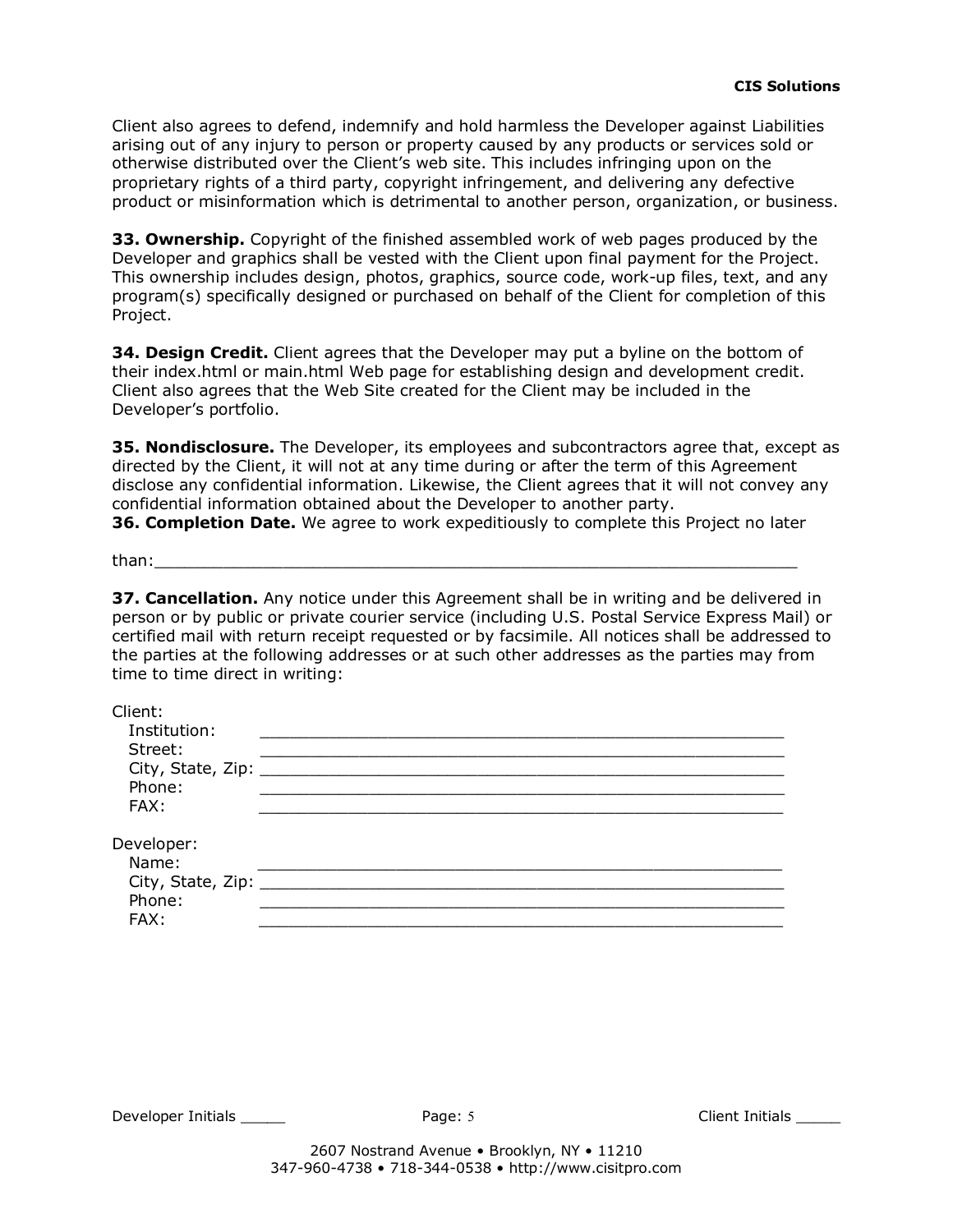Any notice shall be deemed to have been given on the earlier of: (a) actual delivery or refusal to accept delivery, (b) the date of mailing by certified mail, or (c) the day facsimile delivery is verified. Actual notice, however and from whomever received, shall always be effective.

A certified letter is required to cancel the contracted Project at the request of the Client. In the event that work is postponed or canceled at the request of the Client by certified letter, the Developer shall have the right to retain/claim full payment of the current phase of development. In the event this amount is not sufficient to cover Developer time and expenses, additional payment will be due. If additional payment is due, this will be billed to the Client within 10 days of notification via certified letter to stop work. Final payment will be expected under the same terms as listed above.

**38. Conflicting Terms.** In the event of a conflict between the terms of this Contract (including any and all attachments thereto and amendments thereof) and the terms of Exhibit A, the terms of Exhibit A shall control.

**39. Entire Agreement.** This Agreement constitutes the entire agreement between the parties with respect to the Project subject matter. It supersedes all previous agreements and understandings between the parties and each party acknowledges that, in entering into this agreement, it does not do so on the basis of or in reliance upon any representations, promises, undertakings, warranties or other statements (whether written or oral) of any nature whatsoever except as expressly provided in this Agreement. Thus, this Contract and attached Exhibits constitute the sole Agreement between the Developer and the Client. The Contract becomes effective when signed by both parties.

**40. GOVERNING LAW.** This contract shall be governed by the laws of the State of except where the Federal supremacy clause requires otherwise.

**41. NO ARBITRATION.** Disputes involving this contract, including the breach or alleged breach thereof, may not be submitted to binding arbitration (except where statutorily authorized) but must, instead, be heard in a court of competent jurisdiction of the State of New York.

**42. Statute of Limitations.** Parties agree that any action in relation to an alleged breach of this Agreement shall be commenced within one year of the date of the breach, without regard to the date the breach is discovered. Any action not brought within that one year time period shall be barred, without regard to any other limitations period set forth by law or statute.

**43. Severability.** If any provision of this Contract is held unenforceable, then such provision will be modified to reflect the parties' intention. All remaining provisions of this Contract shall remain in full force and effect.

**44. Attorney Fees.** In the event of litigation relating to the subject matter of this Agreement, the non-prevailing party shall reimburse the prevailing party for all reasonable attorney fees and costs resulting therefrom.

**45. Non-Waiver.** Failure by one party of this Agreement to require performance of any provision(s) shall not affect that party's right to require subsequent performance at any time thereafter, nor shall a waiver of any breach or default of this Agreement constitute a waiver of any subsequent breach or default or a waiver of the provision itself.

Developer Initials \_\_\_\_\_ Page: 6 Client Initials \_\_\_\_\_